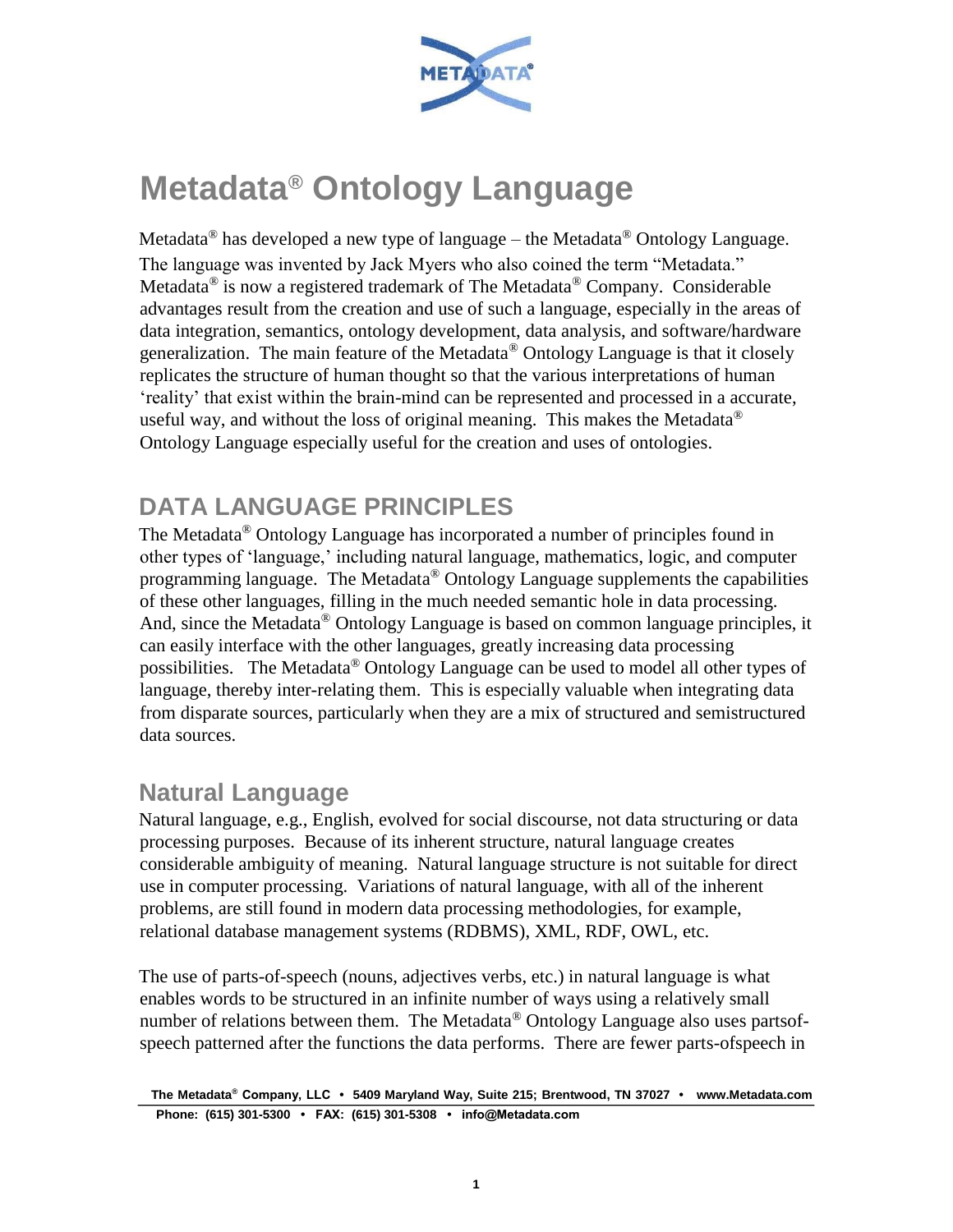

the Metadata® Ontology Language than in natural language and they perform different functions because of the special structuring needs of data vs. words.

The use of natural language words (names) for data identification poses another major problem in data structuring. Names are not the things being talked about, even though they appear to be using natural language. The concepts referred to by words are automatically identified and linked within the brain-mind during discourse. There is a need to externally represent concepts without the use of names in any computer system that presumes to incorporate semantics. The Metadata<sup>®</sup> Ontology Language does this by using Data Element Numbers (DENs) for concept identification.

The natural languages, apart from pidgin language, have very rich and complex grammars. English, for example, has over ten-thousand rules, the vast majority of which its speakers are completely unaware. The sheer number of rules is what gives natural language its extreme ability to express thoughts, but it also creates an excessive amount of ambiguity, both for individual concepts and for concept relations, which the brainmind can somehow largely decipher. Any data language, such as the Metadata<sup>®</sup> Ontology Language, must be based on a simple, well-defined grammar that eliminates, or at least identifies when ambiguity exists, using a few explicit rules.

#### **Mathematics**

Mathematics is known for its precision in defining variables, rules, and relations. It allows previously established mathematical statements to be combined with new statements. This power of mathematics has permitted the exponential growth of science. Unfortunately, mathematics does not address semantics to any extent. The use of a variable and what the included data means are two different things. However, mathematics does not address meaning. What mathematics does very well, and in a very precise way, is express relationships of data without the use of verbs, which permits its statements (formulas) to be explicit, unambiguous, and general.

Mathematical relationships include the logical The Metadata® Ontology Language uses these three mathematical operators " $\lt$ ", " $\gt$ ", and "=" in place of natural language verbs to express all data relationships. It should be noted that these data relationships may be named by verbs, but verbs do not participate in the data structure. The use of verbs in defining data relations creates an infinite number of possible data relationships. By limiting the number of possible relations to just " $\lt$ ", " $\gt$ ", and "=," and by using three parts-of-speech, just 28 general data relations can be used to structure all data. This also permits one logical database design to be used for all data.

**The Metadata® Company, LLC • 5409 Maryland Way, Suite 215; Brentwood, TN 37027 • www.Metadata.com Phone: (615) 301-5300 • FAX: (615) 301-5308 • info@Metadata.com**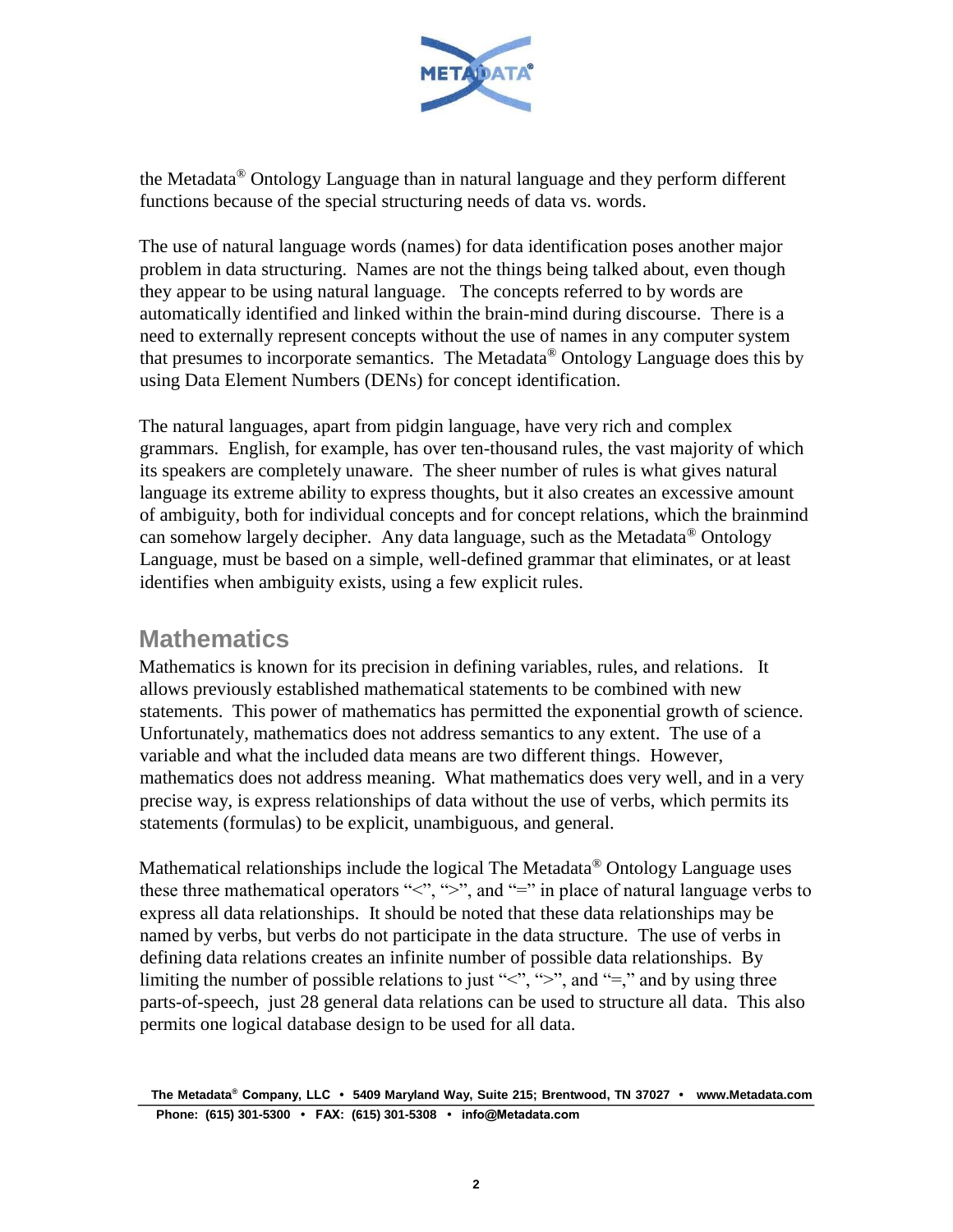

# **Logic**

Logic is the science of correct reasoning, not data processing. It studies the possible ways of making sense out of object-events, for example, by providing a systematic way of investigating conversational discourse. Logic is concerned with the creation and relation of assertions and with the validity of inferences, i.e., the criteria of validity of thoughts. It is only possible because the human brain-mind is capable of holding general notions, or concepts (represented in the Metadata® Ontology Language using DENs).

Logic enables the purposeful and lucid interface between concepts through generalization, abstraction, relation, form, system, etc. It is a valuable tool of philosophical thought and reason and an important component to clarify thinking. Logic can be used to reveal inconsistencies in our thoughts and how we express and represent them, such as in data structure. As such, it is an important consideration in any data language.

Creating a data language based on human thinking is particularly difficult because it must deal with both concepts and the relation of concepts. Logic deals with reason extremely well. However, it does not deal well with the structure of concepts. It necessarily hinges on the capacity of the human brain-mind to designate, or refer to, concepts by common names without any reference to meaning, something that is accomplished in the Metadata® Ontology Language using DENs.

Logic has a close connection with natural language. Yet, in natural language, the structuring of words into sentences requires that one of the words in the sentence represent a relation. The fact that the relation may be named by a preposition or other kind of word requires an extra auxiliary verb to assert the relation. While verbs perform this function in natural language in a very complex and ambiguous way, simple mathematical operators are used in the Metadata<sup>®</sup> Ontology Language.

Unless we appreciate that different data may take the same logical form in our heads, we have no effective or efficient way of relating data. This point is not addressed by traditional data processing. The general proposition structure used by the Metadata<sup>®</sup> Ontology Language eliminates the typical confusion of elements and relations found in open-ended propositional structures, especially when several propositions are contracted into one. Also, different levels of abstraction are often obscured and mixed. This is a major issue of the XML/RDF approach to data structuring since there is no semantic consistency.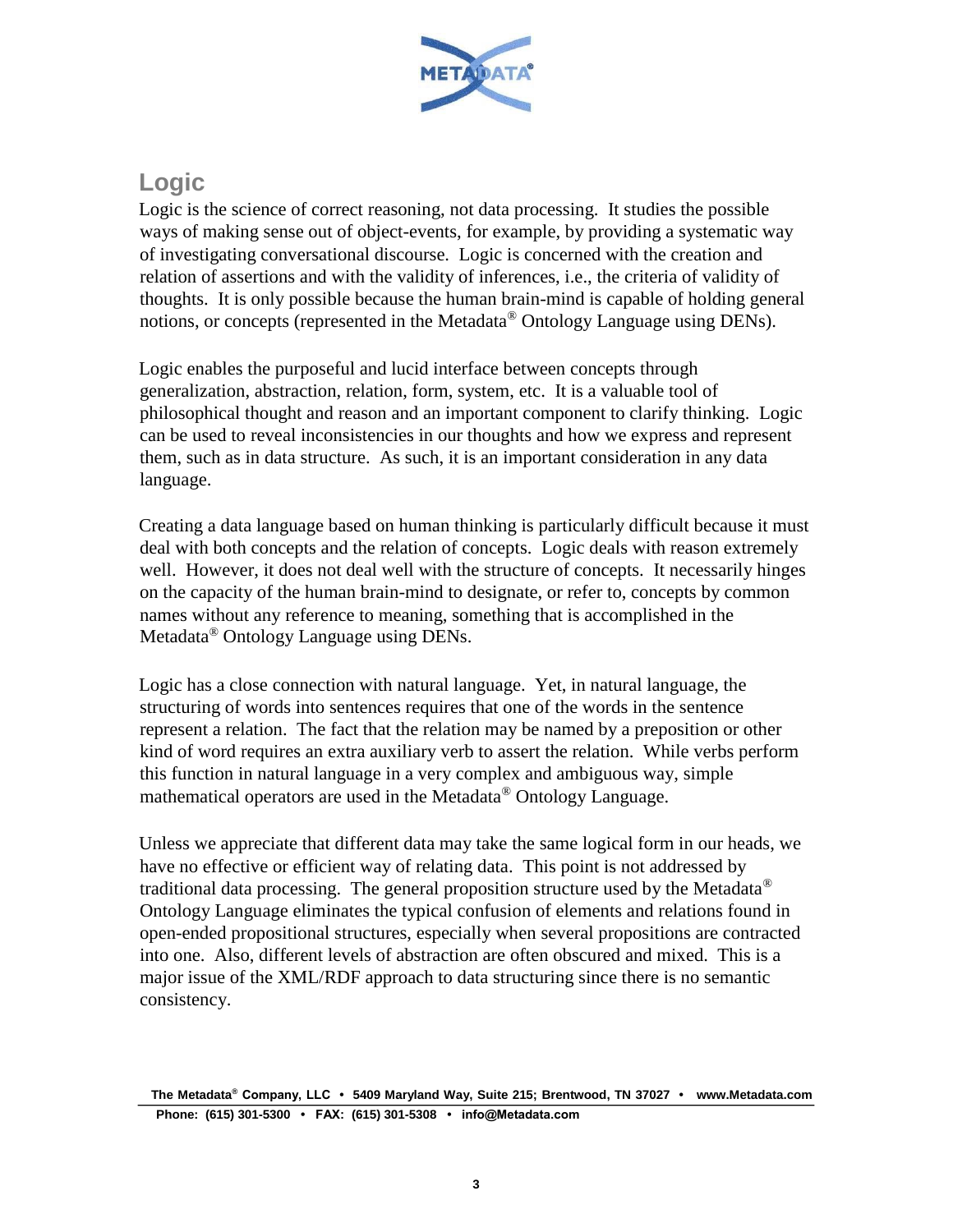

To solve this problem, the Metadata® Ontology Language uses a simple 5-tuple propositional structure to cover all data relations. The elementary propositions are combinations of DENs structured using just 28 general data relations, which assert that a meaningful relation holds among the concepts represented. This propositional structure can represent any *state of affairs* (real or imaginary) and is expressible using any ordinary declarative language, such as English.

#### **Computer Language**

Computer languages must provide several features not found in other languages. One is the explicit use of data types and domains; another is the use of meta-data. There currently is no common ground for the content or structure of meta-data, and both features go unexpressed in natural language, although natural language is reflexive in that it can talk about itself. Data types, domains, and meta-data are explicitly handled in the Metadata® Ontology Language in a common, interrelated way. It is important to note that the Metadata<sup>®</sup> Ontology Language can be used to define other external meta-data, thus providing a general solution of a very complicated problem.

# **LANGUAGE OVERVIEW**

A key feature of the Metadata<sup>®</sup> Ontology Language is that it is based on the use of a Data Element Number (DEN) to represent concepts. Each DEN can be separately related to any other DEN, or combination of DENs. Combinations of DENs, in the form of 5-tuple propositions, form semantic 'truth statements' that are each semantically complete. The 5-tupe proposition is composed to up to five DENs and one relational operator, where the combination of meaning represented is both holistic and interdependent. The structural relationship which existing among DENs always adheres to the predefined set of grammatical rules (28) of the Metadata® Ontology Language, which are not dependent on the use of words for expression or manipulation.

This contrasts most other computer-based data structuring methodologies. Typically, they rely on uniquely naming data columns in tables/records and relating these tables/records using natural language words (e.g., teaches/taught, owns/owned by, rides/ridden by, sell/sold by, etc.). This makes the resulting data structure dependent on the varied and complex natural language rules known only by the brain-mind.

The Metadata® Ontology Language's data relations can represent far richer meaning, and in a significantly simpler way, than can the triple used by RDF, or other common data processing constraints. Complex semantic structures (nets) can be created by simply

**The Metadata® Company, LLC • 5409 Maryland Way, Suite 215; Brentwood, TN 37027 • www.Metadata.com Phone: (615) 301-5300 • FAX: (615) 301-5308 • info@Metadata.com**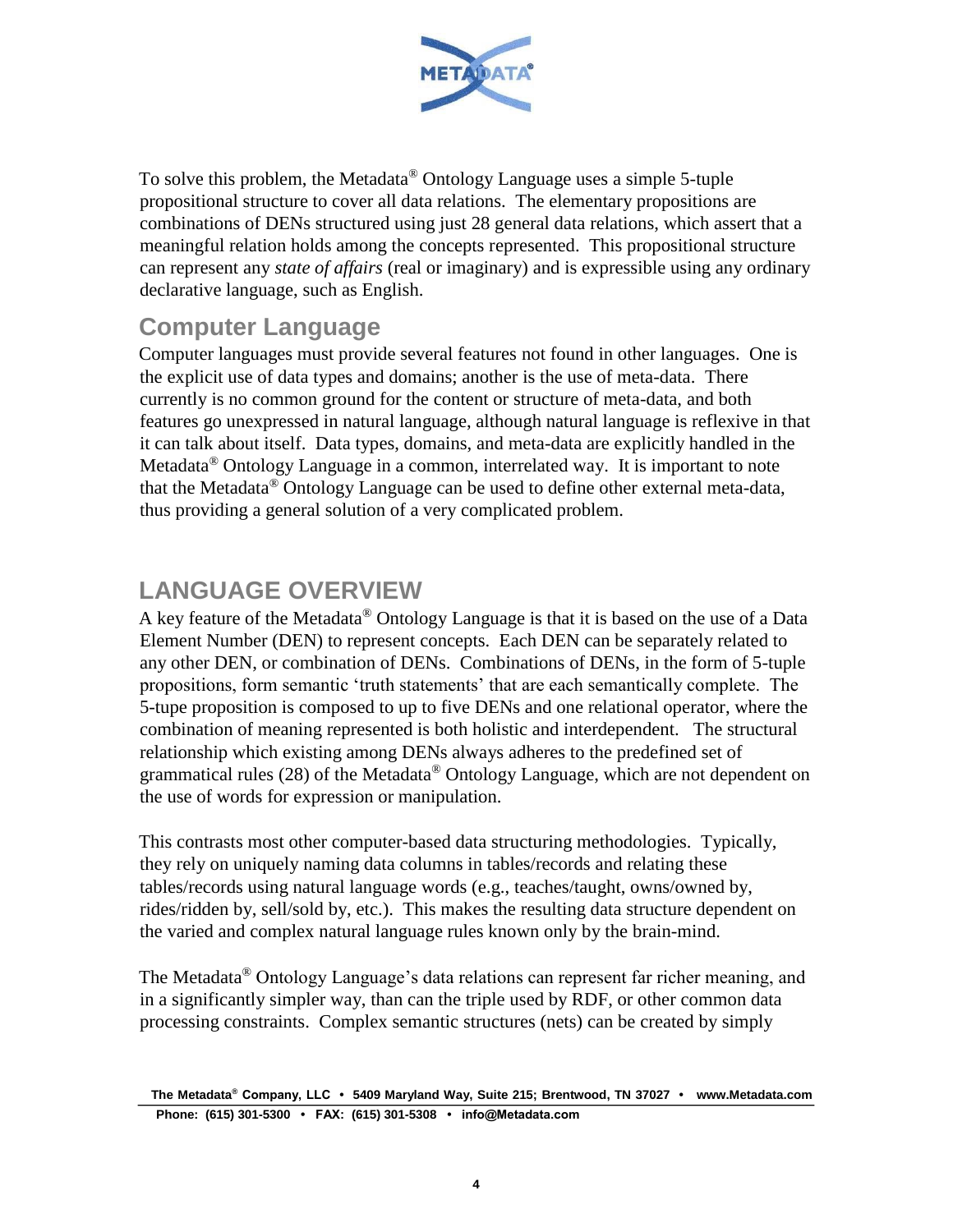

merging individual data relations while preserving each individual data relations representation of meaning.

# **Data Elements**

The DEN represents what is perceived by people. Rather than trying to give each concept a name, which opens the concept to potential conflicting interpretations, each concept is given a unique, non-significant number to represent it. This is a very subtle, but significant, difference between the Metadata® Data Language and all other data structuring techniques. DENs are surrogates for concepts and thus given unique explicit definitions using text, formulas, etc. DENs may be given any number of textual names which refer to the DENs representing concepts. Thus data structure is based on DENs (concepts), not names. The brain-mind automatically links words with concepts, which is something computers are unable to do since they have no concepts. The goal is to represent concepts as precisely as possible, and in such a way that can easily show any relationships among them.

# **Parts of Speech**

The Metadata® Ontology Language uses the symbols I, M, and D to identify the role of each DEN in a relation. This is comparable to the use of parts-of-speech in natural language grammar. Any DEN used for subject identification is classified as an Identifier. In essence, Identifiers are used as subjects about which the other types of DENs are related. For example, the DEN representing the concept 'person' may be an Identifier because it is a subject about which we want to collect and relate other data, such as family role, physical attributes, employment, etc.

The M may be is assigned to any DEN which is functionally used as a Modifier. A Modifier (M) represents the unique variations and occurrences of an Identifier (I). It is also used to categorize similar data via codification. For example, a "person" (I) has many things happen over a lifetime – at different times or "date" (M).

The D is used as a predicate attached to Identifier-Modifier combinations including Identifier-Modifier to Identifier-Modifier combinations.

# **Data Relations**

Relationships are expressed between subjects (Identifiers) using the operators ">", "<", and "=". The ">" means that one subject is somehow superior to another subject in a given data relation; the "<" means that one subject is somehow inferior to another subject

**The Metadata® Company, LLC • 5409 Maryland Way, Suite 215; Brentwood, TN 37027 • www.Metadata.com Phone: (615) 301-5300 • FAX: (615) 301-5308 • info@Metadata.com**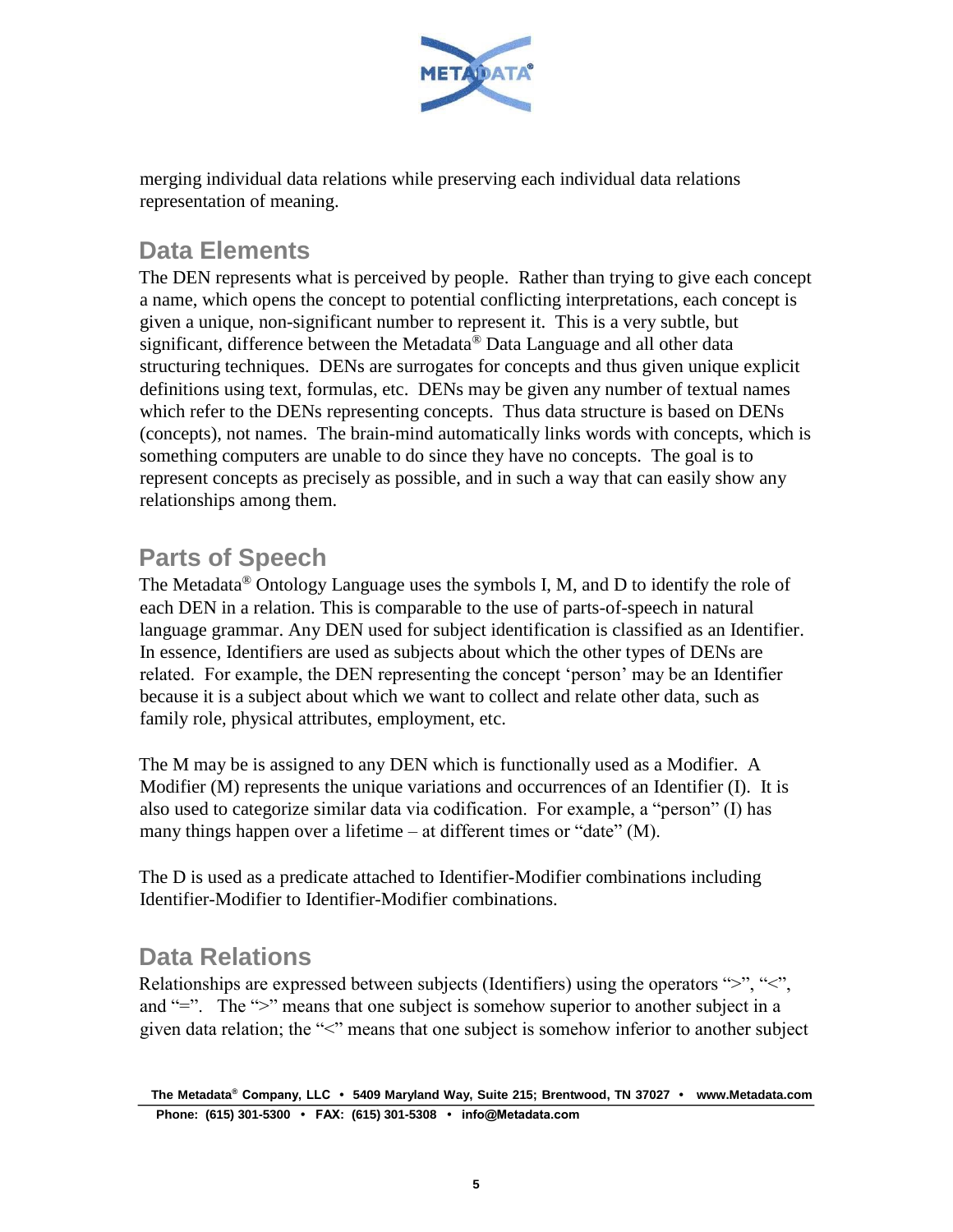

in a given data relation; and the "=" means that two subject is somehow equivalent in a given data relation.

The operator may be given a name in a given data relation. For example, ">" may be named "owns", "contains", or "instructs", the relation "<" may be named "is owned by", " is contained in", or is "taught by."

The combination of the three ">", "<" and "=" operators together with three I, M, and D functional data classes (roles) creates 28 possible data relationships, which hold for all data.

#### **EXAMPLE**

In the following example, a person I (DEN 100) on a given data M (DEN 200) has a hair color D (DEN 300) and has a given role M (DEN 500) within a family. These four data relations allow the tracking of a person's hair color and family role over time (at a later date the hair color may be grey).

The hair color in the example is brown when it is associated with Bob on date 1-1-95, and the family role of Sue to Bob is wife on 1-1-05. As shown, certain data relations are logical opposites such as IM>IM and IM<IM.

| Relation<br><b>DEN</b><br>Instance 1<br>Instance 2<br>Name<br>100<br>I<br>Bob<br><b>Bob</b><br>Person<br>200<br>$1 - 1 - 05$<br>$1 - 1 - 95$<br><b>IM</b><br>Date<br><b>IMD</b><br>300<br>Hair Color<br><b>Brown</b><br>IM > I<br>100<br>Sue<br>Person<br>IM>IM<br>500<br>Role<br>wife<br>$\mathbf I$<br>100<br>Sue<br>Person<br>500<br>IM<br>Role<br>wife<br>100<br>IM< I<br><b>Bob</b><br>Person<br>IM <im<br>200<br/><math>1 - 1 - 05</math><br/>Date</im<br> | Relation | DEN | Name | Data Instance English Translation |
|------------------------------------------------------------------------------------------------------------------------------------------------------------------------------------------------------------------------------------------------------------------------------------------------------------------------------------------------------------------------------------------------------------------------------------------------------------------|----------|-----|------|-----------------------------------|
|                                                                                                                                                                                                                                                                                                                                                                                                                                                                  |          |     |      |                                   |
|                                                                                                                                                                                                                                                                                                                                                                                                                                                                  |          |     |      |                                   |
|                                                                                                                                                                                                                                                                                                                                                                                                                                                                  |          |     |      |                                   |
|                                                                                                                                                                                                                                                                                                                                                                                                                                                                  |          |     |      |                                   |
|                                                                                                                                                                                                                                                                                                                                                                                                                                                                  |          |     |      |                                   |
|                                                                                                                                                                                                                                                                                                                                                                                                                                                                  |          |     |      |                                   |
|                                                                                                                                                                                                                                                                                                                                                                                                                                                                  |          |     |      |                                   |
|                                                                                                                                                                                                                                                                                                                                                                                                                                                                  |          |     |      |                                   |
|                                                                                                                                                                                                                                                                                                                                                                                                                                                                  |          |     |      |                                   |
|                                                                                                                                                                                                                                                                                                                                                                                                                                                                  |          |     |      |                                   |
|                                                                                                                                                                                                                                                                                                                                                                                                                                                                  |          |     |      |                                   |
|                                                                                                                                                                                                                                                                                                                                                                                                                                                                  |          |     |      |                                   |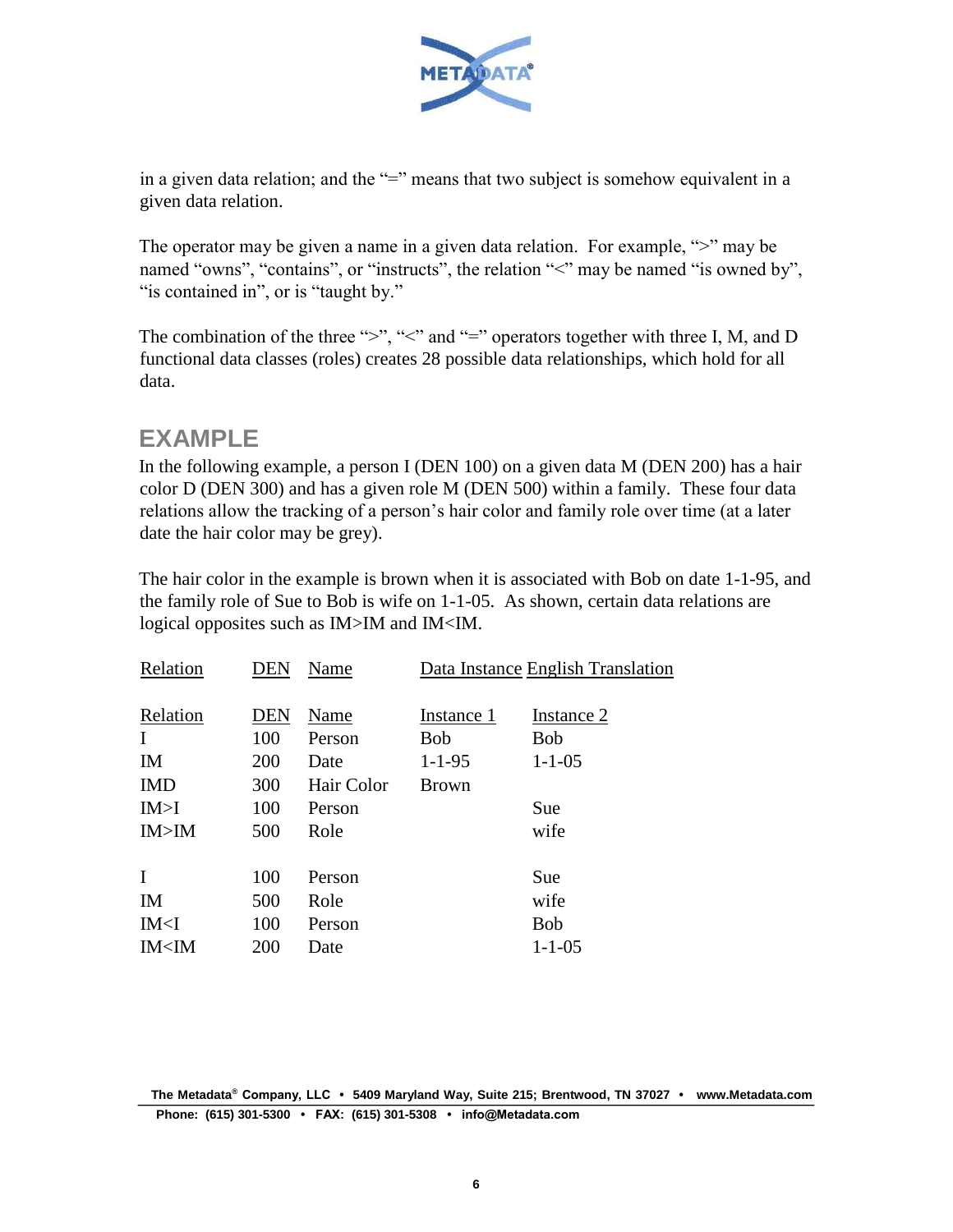

# **Metadata® Toolset Description**

Based on the Metadata® Ontology Language, we have developed a powerful suite of data management tools that together, provide unprecedented capabilities for users. The Metadata<sup>®</sup> Toolset includes tools that manage data more like the way that users think and use data. Unlike other data management technology, users' data needs are not constrained by the limitations of the particular data management tool that they have available to them. The following describes key characteristics of the toolset along with a description of the components that comprise the Metadata® Toolset.

#### **Data Integration**

The toolset provides the capability to integrate disparate databases, transparent to the user. So, while a user may need data from three different databases, each having its own design, and maybe even using different storage structures (e.g., relational, network, hierarchical), the Metadata<sup>®</sup> Toolset offers a means to provide data from all these sources without the user needing to pull data from each source and then somehow integrate them before the data are useful to the user. The result is a fully integrated, unified database that:

- Contains all the data and data relationships contained across all the database sources;
- Ensures common meaning for each data element and relation in the database; and,
- Ensures data value integrity when using the data in different applications.

# **Self-Defining Database**

The Metadata® Toolset provides a single database design that can be used by all applications. Therefore, when new data requirements are identified, the self-defining Metadata<sup>®</sup> Toolset database incorporates them into the existing design. The Metadata<sup>®</sup> Toolset automatically links the new data requirements to all the relations already in the existing database design. Reexamining different parts of the design to determine impacts is not necessary. The toolset accomplishes this automatically

Another difference between the Metadata® Toolset and other data management technologies is important to note. Most database technology manages data principally at the record level. As a result, the relations between data are aggregated from the level that users think and manipulate data which is at the attribute level. Metadata<sup>®</sup> manages data at the attribute level. This offers substantial improvement regarding the ways users can access, manipulate and analyze data.

**The Metadata® Company, LLC • 5409 Maryland Way, Suite 215; Brentwood, TN 37027 • www.Metadata.com Phone: (615) 301-5300 • FAX: (615) 301-5308 • info@Metadata.com**